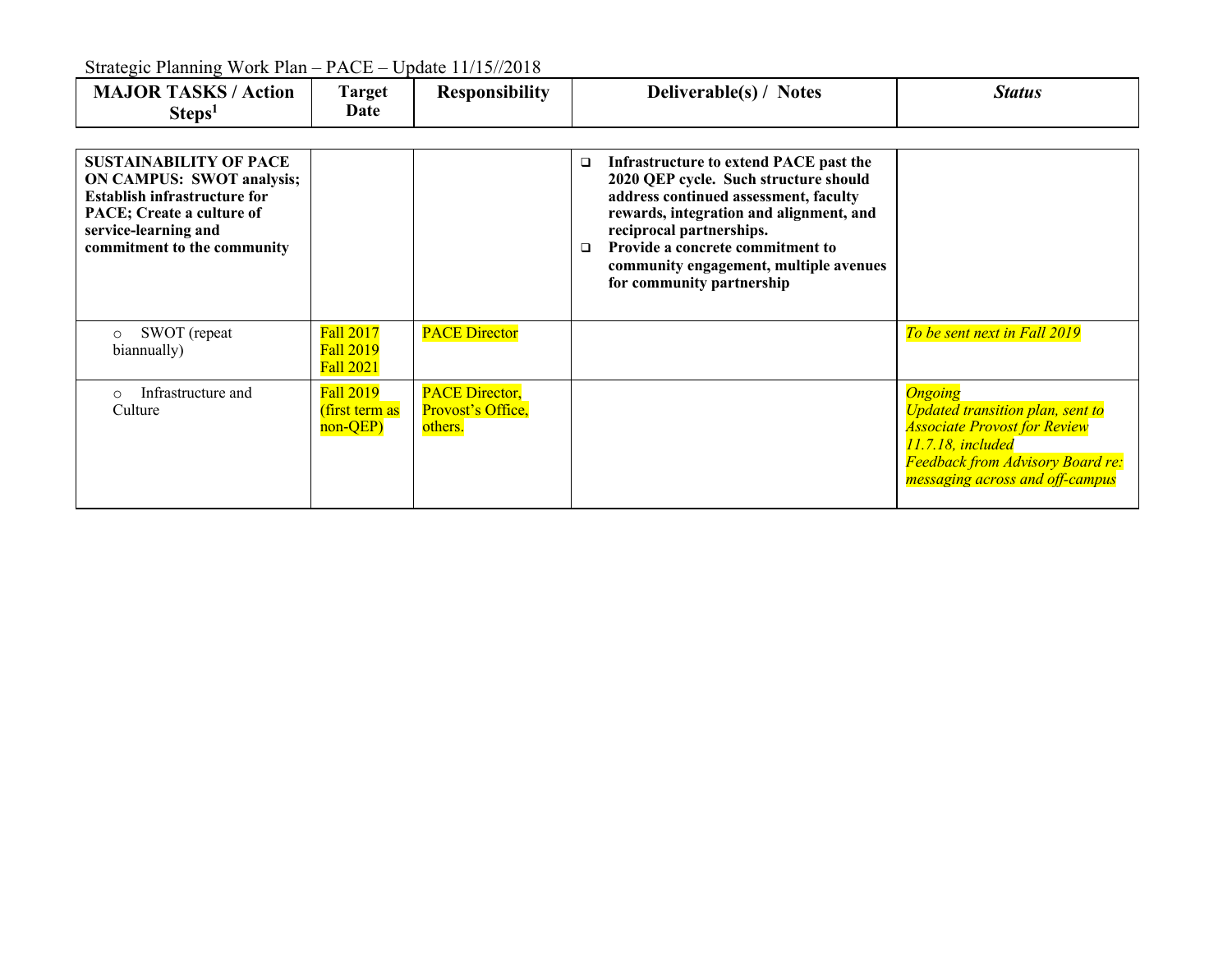| <b>MAJOR TASKS / Action</b><br>Steps <sup>1</sup>                                                                                                                                                                                                                                                                 | <b>Target</b><br>Date                                      |           | <b>Responsibility</b>                           |                                     | Deliverable(s) / Notes                                                                                                                                                                                                                                                                                                                                                                                                                                                                                                                | <b>Status</b>                                                                                                                                                                           |
|-------------------------------------------------------------------------------------------------------------------------------------------------------------------------------------------------------------------------------------------------------------------------------------------------------------------|------------------------------------------------------------|-----------|-------------------------------------------------|-------------------------------------|---------------------------------------------------------------------------------------------------------------------------------------------------------------------------------------------------------------------------------------------------------------------------------------------------------------------------------------------------------------------------------------------------------------------------------------------------------------------------------------------------------------------------------------|-----------------------------------------------------------------------------------------------------------------------------------------------------------------------------------------|
| <b>INTEGRATE WITH OTHER</b><br><b>UNIVERSITY INITIATIVES:</b><br>Develop a formalized means to<br>articulate the PACE course<br>experiences; Co-Curricular<br>portfolio; Create internal<br>clearinghouse of related<br>activities; Develop PACE<br>"independent study" course as a<br>"capstone" PACE experience |                                                            |           |                                                 | $\bullet$<br>$\bullet$<br>$\bullet$ | Identify academic community engagement<br>activities outside of PACE pipeline<br>PACE independent study would have its own<br>"PACE" course designation, pre-requisites of<br>specific number of PACE-i-fied classes (as<br>tracked by Banner field)<br>What would be the "home" of the PACE<br>course? can it be an elective in most/all majors<br>on campus?                                                                                                                                                                        |                                                                                                                                                                                         |
| Clearinghouse<br>$\circ$                                                                                                                                                                                                                                                                                          | First build:<br>Fall 2016<br>Second<br>build: Fall<br>2017 | $\bullet$ | PACE Imp.; OITS                                 |                                     |                                                                                                                                                                                                                                                                                                                                                                                                                                                                                                                                       | <b>OITS</b> has released the<br>database for testing, complete<br>with batch upload.                                                                                                    |
| Portfolio/record<br>$\circ$                                                                                                                                                                                                                                                                                       | <b>TBA</b>                                                 | $\bullet$ | PACE Imp., OITS                                 |                                     |                                                                                                                                                                                                                                                                                                                                                                                                                                                                                                                                       |                                                                                                                                                                                         |
| Independent Study<br>$\circ$                                                                                                                                                                                                                                                                                      | Propose: Fall<br>2017<br>Implement:<br>Fall 2018           | $\bullet$ | PACE Director,<br>Imp. Committee,<br><b>UCC</b> |                                     |                                                                                                                                                                                                                                                                                                                                                                                                                                                                                                                                       | Proposal sent to UCC,<br>Miller to appear at 11.9.18<br>meeting. Will update on<br>11.15 regarding status of<br>proposal<br>Proposal tabled, to be taken<br>up again in January meeting |
| <b>FACULTY REWARDS AND</b><br><b>SUPPORT: Integrate common</b><br>language, university-wide,<br>rewarding promotion and<br>tenure credit for community<br>engagement; Develop PACE<br>research community                                                                                                          |                                                            |           |                                                 | $\bullet$                           | Awarding promotion/tenure/annual review<br>credit specifically for academic community<br>engagement both inside and outside of PACE.<br>Provide a model for related initiatives<br>To address publications arising from PACE<br>activities which are related to, but in different<br>journals, faculty research areas. Provide a model<br>for related initiatives<br>Clearinghouse for data access.<br>University level, College Level recognition for<br>academic community engagement activities both<br>inside and outside of PACE |                                                                                                                                                                                         |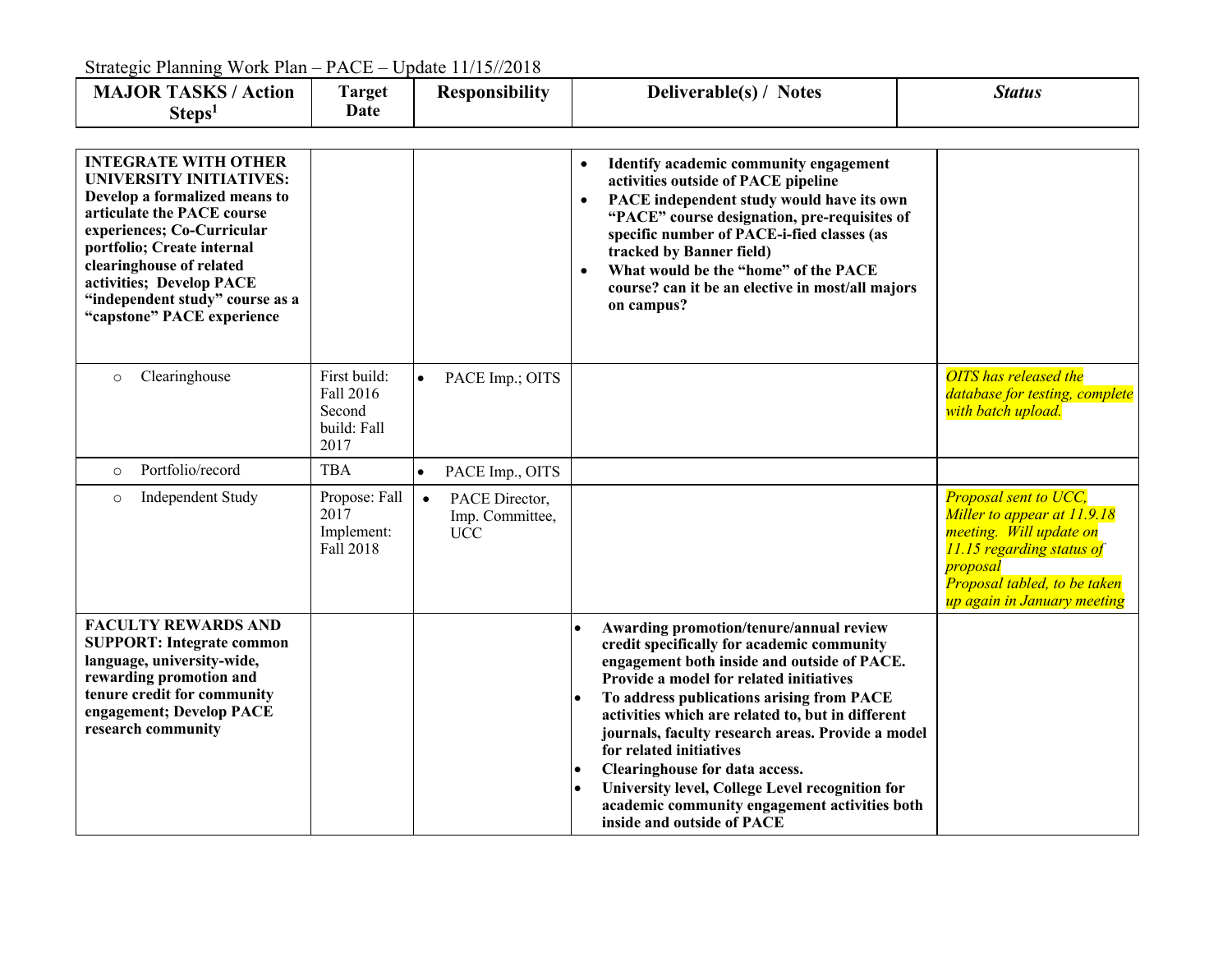| <b>JOR TASKS</b><br><br><b>CONT</b><br><b>Notes</b><br>Deliverable(s)/<br>Status<br>MAJOR<br>l`arget<br>Action<br>Kesponsıbılıtv<br><b>Date</b><br>steps' |
|-----------------------------------------------------------------------------------------------------------------------------------------------------------|
|-----------------------------------------------------------------------------------------------------------------------------------------------------------|

| P and T language   | Spring 2017 | <b>Faculty Senate</b><br>and appropriate<br>subcommittees | Language added to faculty<br>handbook, Fall 2018                                |
|--------------------|-------------|-----------------------------------------------------------|---------------------------------------------------------------------------------|
| Research Community | Fall 2016   | PACE Imp.<br>Committee and<br>Director                    | Multiple faculty<br>presentations/submissions on<br><i>PACE course projects</i> |